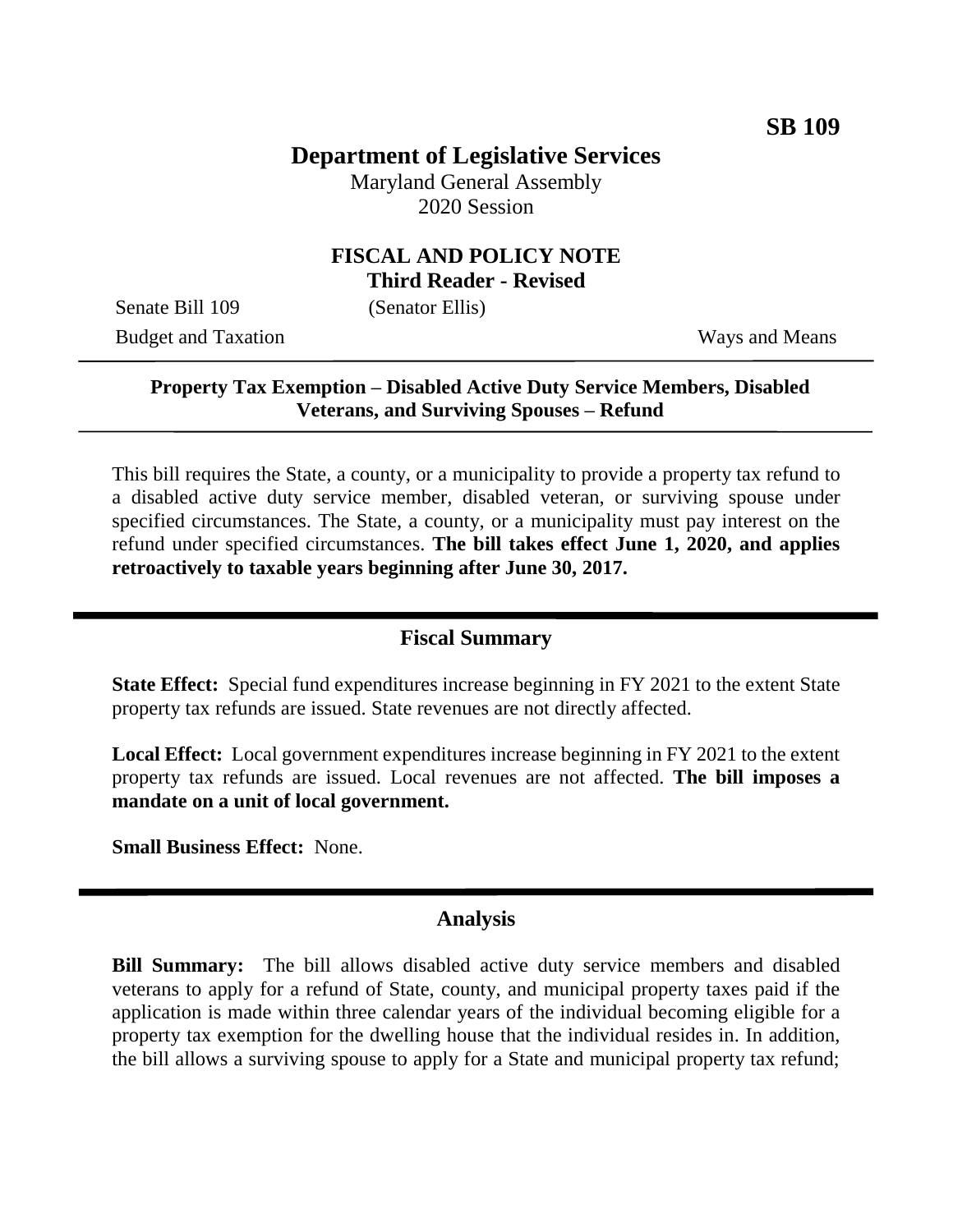the surviving spouse is already allowed under current law to apply for a county property tax refund.

**Current Law:** The real property owned by disabled veterans, as their legal residence, is exempt from taxation, if specified requirements are met. A disabled veteran is an individual who is honorably discharged or released under honorable circumstances from active service in any branch of the U.S. Armed Forces. Real property owned by the surviving spouse of a disabled veteran and the surviving spouse of an individual who died in the line of duty while in active military, naval, or air service of the United States is exempt from taxation. In addition, a home owned by the surviving spouse of a veteran of the U.S. Armed Forces who receives Dependency and Indemnity Compensation from the U.S. Department of Veterans Affairs is eligible for a property tax exemption under specified circumstances.

Chapter 520 of 2019 provided a property tax exemption for the dwelling owned by a specified disabled active duty service member. A disabled active duty service member must apply for the property tax exemption by providing to the Supervisor of Assessments a certification of the service member's disability from a physician licensed to practice medicine in the State or from the Veterans' Administration, on the form provided by the State Department of Assessments and Taxation. A disabled active duty service member is defined as an individual in active service of the military, naval, or air service as defined in 38 U.S.C. § 101 who has a service connected physical disability that is reasonably certain to continue for the life of the service member and was not caused or incurred by misconduct of the service member.

**Background:** In some instances, there is a lag time between the time a veteran applies to the federal government for disability benefits and when a State and local property tax exemption is granted due to the time it takes to process claims at the federal level. As a result, the individual has to pay State and local property taxes while the application is processed and approved. The bill allows these individuals to receive a refund for any property taxes paid for up to three years from when the disability claim was filed.

### *Fiscal Impact of Existing Property Tax Exemptions for Disabled Veterans*

For fiscal 2020, 12,386 property owners received a property tax exemption for being a disabled veteran, a surviving spouse, or a disabled active duty service member, and the assessment for these properties was approximately \$4.1 billion. The associated State revenue loss from these exemptions totaled approximately \$4.6 million, based on a \$0.112 State property tax rate. All State property tax revenues are credited to a special fund, the Annuity Bond Fund, dedicated exclusively to paying the debt service on State general obligation bonds. Local governments generally have the authority to set their own property tax rates.